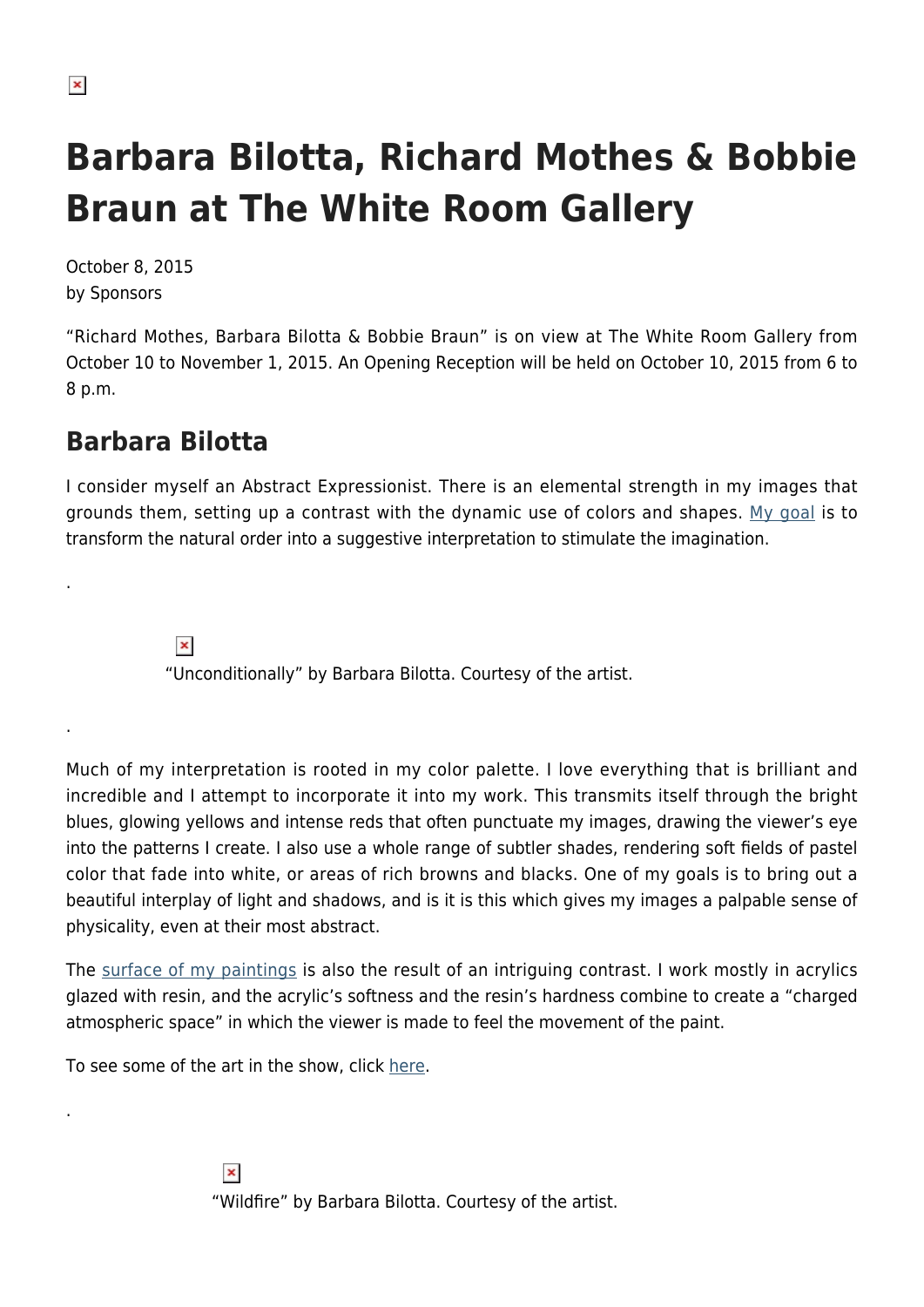## **Bobbie Braun**

.

.

.

.

.

.

.

[Bobbie Braun](http://www.bobbiebraun.com/) has a BFA from Boston University and an AAS in design, from the Parson's School of Design in NYC. Her creative life has included an active career in interior design, which included owning and operating a successful, full service design firm, Braun Design Inc. She also taught at Parsons and the New School and was a participant in the prestigious Designers' Showcases®. Her creative abilities also include creating a unique line of hand-made precious gem jewelry.

> $\pmb{\times}$ "After Storm Sunset" by Bobbie Braun. Courtesy of the artist.

Bobbie has always expressed her creative vision and focus through her oil painting. Her works are shown in galleries throughout the Hamptons and Florida and in her private collection.

To see some of the art in the show, click [here.](http://www.thewhiteroom.gallery/?project=bobbie-braun)

 $\pmb{\times}$ "Sunset Moment" by Bobbie Braun.

## **Richard Mothes**

[Richard Mothes](http://www.richardmothes.com/) recently made a move to pursue his art full-time. Originally from East Hampton, N.Y., Mothes attended Clarkson University majoring in Mechanical Engineering. Next, it was on to Southampton College where he attended his first drawing class. It wouldn't be until many years later that he began to paint and sketch again.

> $\pmb{\times}$ "Bonackers" by Richard Mothes. Courtesy of the artist.

In 2014, after 22 years in the tennis business, Rich is now concentrating fully on his artwork. Currently, he is experimenting with various styles and materials but Realism suits his natural style